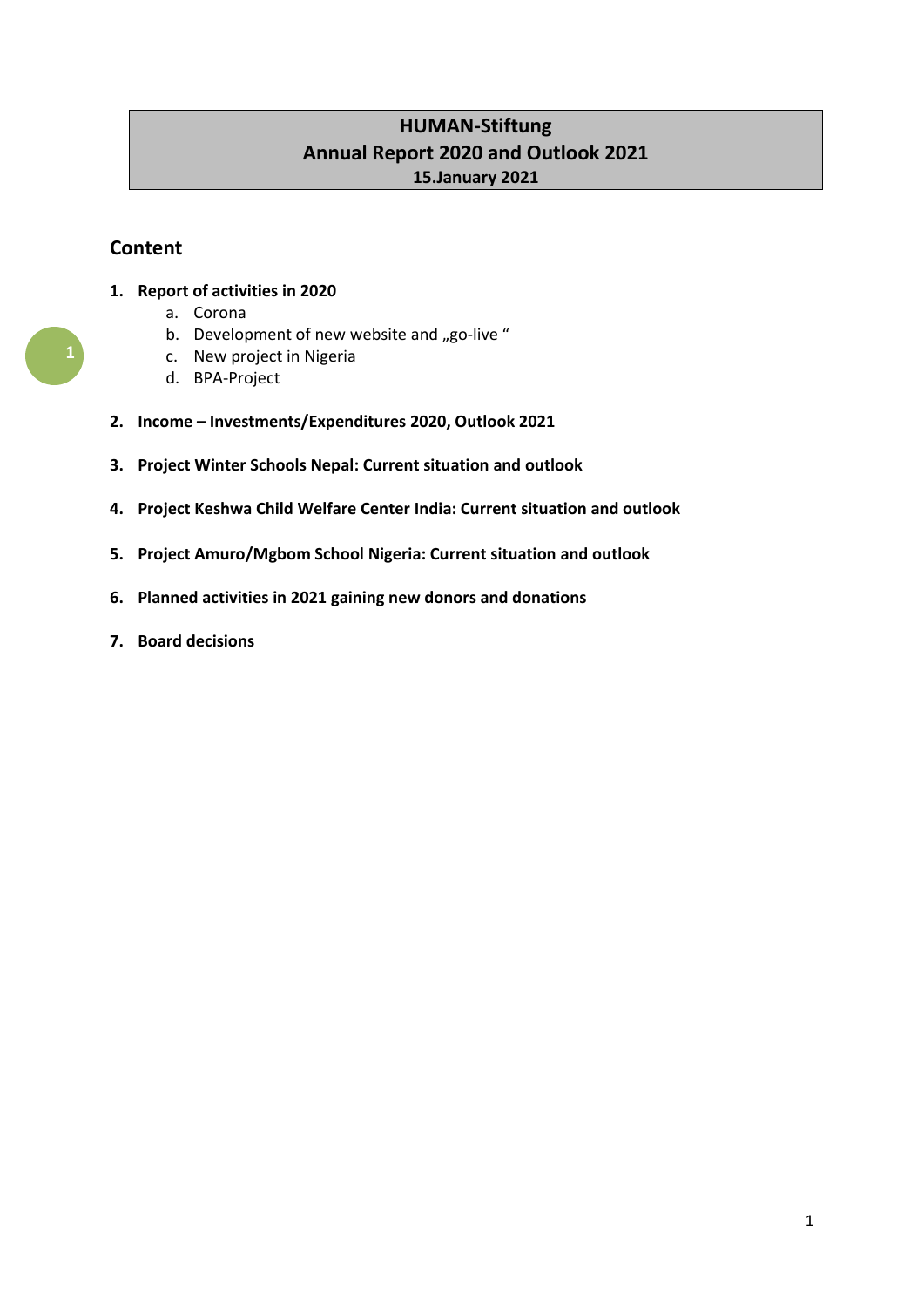## **1. Report of activities in 2020**

### a) Ausbruch Corona

As expected, 2020 was completely dominated by Corona. In India, we wanted to start school operations on April 1st, 2020, followed by the Skill Development Program and the ChildLine Service. India went into a very violent shutdown for months, which left massive marks. In December 2020 there is still no clear schedule and many rules for opening all schools. It is also a matter for the individual states. For us as a new school, different requirements apply anyway. We hope, however, that the school will be able to start operating in April 2021. Our local partner of the CIS Dr. Tiwari is in constant contact with the government offices in Delhi and Lucknow. It is our dearest wish that we can get all programs up and running by mid-2021.

In Nepal, the situation was similarly severe in the first few months. At least Pema Wangyal was allowed to go to Upper Dolpo as a school coordinator with some teachers and material in July. It was not easy, however, because the Dolpa-pa were very fearful and sometimes also dismissive. For the residents of Nepal, Covid-19 is the second major catastrophe within 5 years after the earthquake in 2015 with a complete loss of tourism income. The effects will only be seen this year when website it becomes clear whether tourism is back on its feet. The planned event with Dolpo Tulku Rinpoche had to be cancelled, as well as the village festival, the reading with Peter Thalheim and planned lectures or information stands. This also has a negative impact on the donation situation.

### b) Development of new Website

Due to the corona-related curfews etc., the time was used, and a new, bilingual website was developed. We now have payment options via PayPal and credit card. The response has been consistently positive, but the maintenance effort is increasing. All three projects are now listed on the GlobalGiving donation platform in Washington.

### c) New project in Nigeria



After discussions with Melanie Facius, it was decided to include the new project of the Amuro / Mgbom school in Nigeria. The extensive project documents were drawn up and forwarded to the Neuss tax office via the foundation agency. The FA has stipulated that a detailed examination should only be carried out after 2-3 years. So we could start working on the project.

Richard Awah, pastor of Holyrock, Mountain of Light Church, acts as our project partner. All financial transactions are processed through it. Our board member Melanie Facius will accompany the project together with her husband Divine (both living in Abakaliki, Ebonyi State) and Pastor Richard Awah on site. In October 2020, after intensive collection work, a large container with a lot of material (including more than 1,000 school bags, a lot of school supplies, laptops and much more) was sent to the school in Nigeria.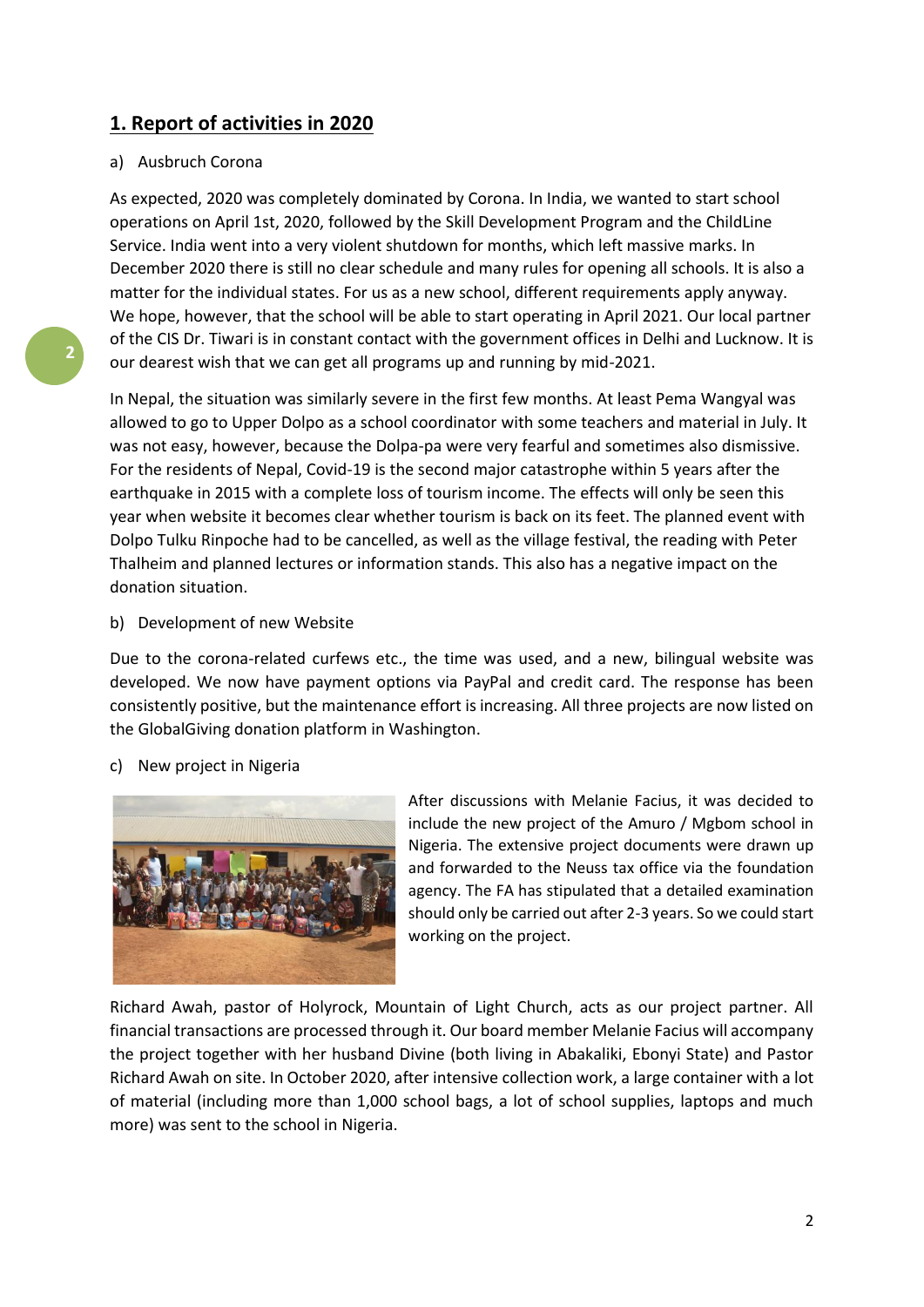

We have again received the opportunity of a support project from the students at the municipal vocational school for office management and industrial clerks. In three topics (social media, fundraising and partnerships) the students should develop concepts and generate donations. We presented our foundation work and the projects in the school at the end of October 2020. Results are expected at the end of April 2021.

### **2. Income – Investments/Expenditures 2020, Outlook 2021**

### **Investments/Expenditures in the year 2020**

The project expenditure in 2020 was for

**India €59.400 Nepal €8.640 Nigeria €8.835**

Administration: In addition, fees for the German Foundation Agency of around **€ 4,000** as well as expenses for custody costs, account management and postage amounting to around **€ 400** were incurred. The expenses for marketing (flyers, photo books and T-shirts for India, donation boxes) and various software, e.g. for the homepage, amounted to **€ 2,318.75.**

The total expenditure for 2020 amounts to a total of **€ 83,600** (previous year € 157,000, due to the proportionate construction costs in 2019 in India). This includes € 25,000 for the new property in India. **All administration costs are borne by the donors, so they do not affect the volume of donations received**.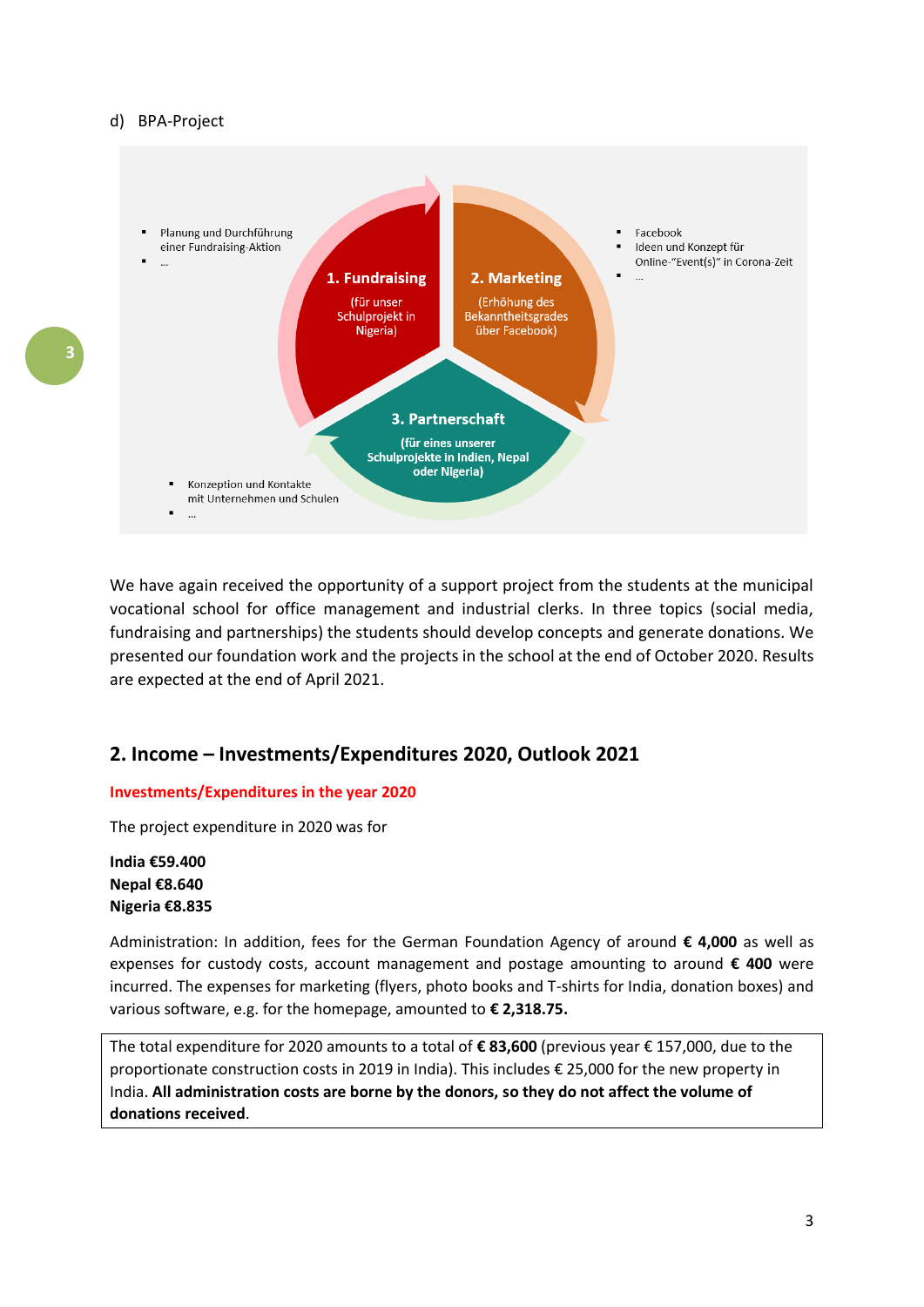#### **Income in the year 2020**

Despite the corona pandemic, 2020 was a successful year for us in terms of donations. This is due to our very loyal donor base, but also to some generous new donors.

The donation income in 2020 amounts to **€ 95,821.57** (previous year € 143,624.45 due to the founder's investment in the construction project in India). We also received a total of **€ 1,478** in interest / dividends from the capital stock.

### **Planned expenditures 2021:**

**For the new KCWC land we need € 4,500** for a simple border fence. We also need **€ 4,500** for plastering the outer walls of the property wall in the KCWC. Then both motorcycles don't work anymore, for which we have to procure replacements and need € 2,000. We contribute **€ 1,600**, the remaining money must be provided by the CIS. This total payment of around **€ 10,600** is fully covered by a donation from the founders.

The costs for the DS must be expected to be around  $\epsilon$  4,500, as some additional costs were incurred for the projects in India (property) and above all Nigeria (new project). As every year, these expenses are covered by donations from the founders, as are all other expenses (bank fees, etc.).

Amuro / Mgbom School: Depending on the receipt of donations, the first renovation measures are carried out on the school building. The donors agree to donate **€ 12,000** once. **€ 5,000** is provided from the foundation account. This means that around € 20,000 is currently available for phase 1, stage 1 (renovation of the U-block), as around **€ 2,000** would still have to be in reserve after the well.

**There should be no further major investments for India in the next two years.** We want to start all programs first and then see how we can manage the government grants. There is currently no need to expand the KCWC any further. The only problem is the fact that we don't have a school bus. But we want to apply for grants again in 2022.

| <b>Donations 2021</b> | <b>Winter Schools</b> | <b>KCWC</b> | <b>Nigeria</b>       | <b>Admin Fees</b> |
|-----------------------|-----------------------|-------------|----------------------|-------------------|
| 57.000,00             | 9.200,00              | 17.000,00   | 17.000,00            | 4.500,00          |
|                       |                       |             | (14.000, 00)         |                   |
| (Assumption)          | (Planned)             | (Planned)   | (Assumption/Planned) | (Assumption)      |
|                       |                       |             |                      |                   |

#### **Financial plan Income/Expenditure in 2021:**

**Note: All fees** are borne privately by the donors and do not affect the donation income.

### **Due to the uncertain situation with Covid-19 in India, the following costs are currently not included in the KCWC list:**

- Inclusion school
- Skill development
- ChildLine Services

These costs must be covered by government funds (approx.  $\epsilon$  50,000 p.a.). How high these expenses are, depends on the government commitment to us, i.e. how many children are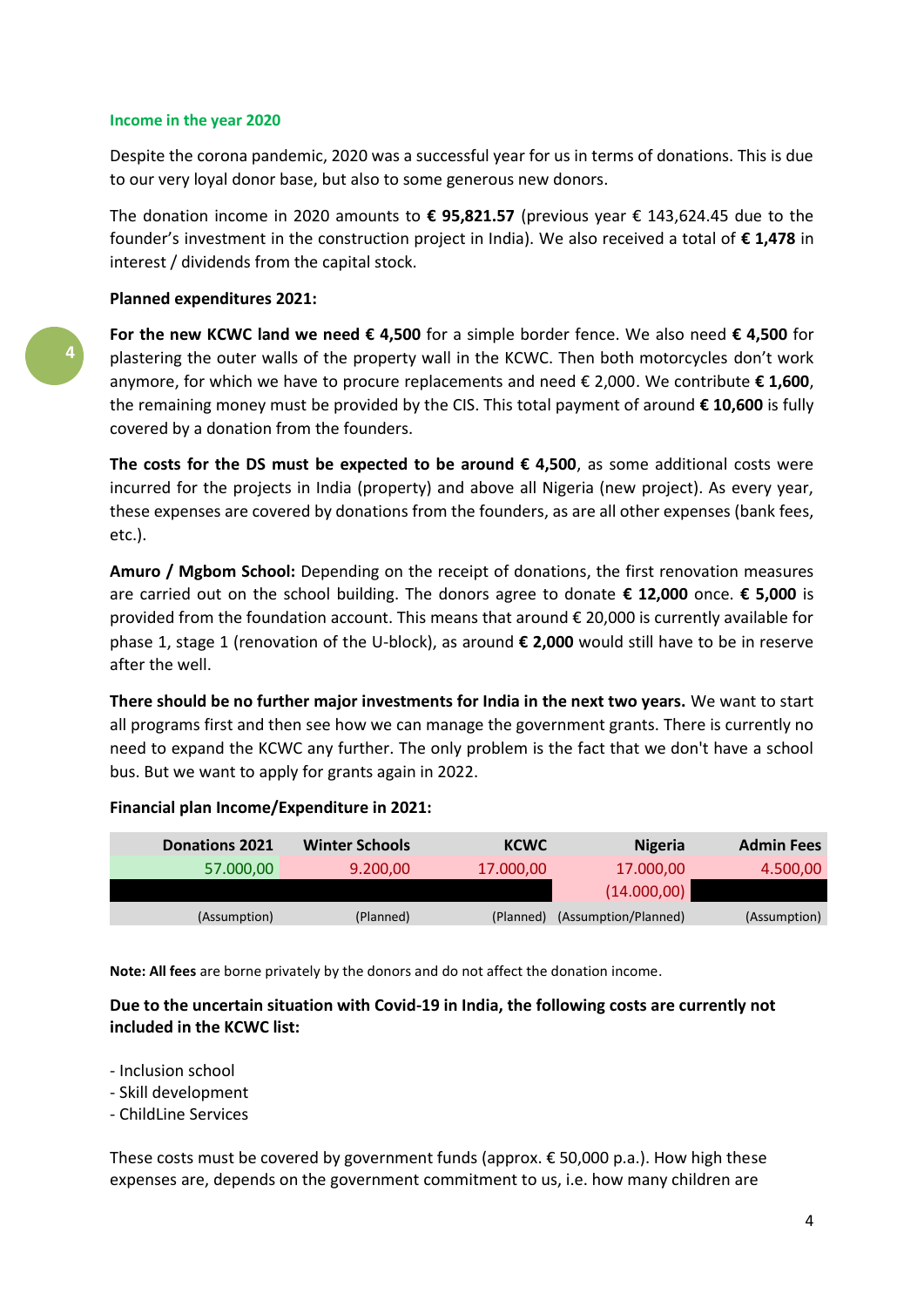admitted to school or register, how many young people / women we are allowed to train and how / when we get the ChildLine license. The Women Empowerment, Outreach Program and Disability Welfare programs are covered by our permanent staff, who are paid through the operating expenses of the HUMAN Foundation. But everything depends on the further development of Covid-19 in India.

## **3. Project Winter Schools Nepal: Current situation and outlook**



The corona situation in Nepal is still not relaxed, in Kathmandu it is still in the critical area. There is no problem in Upper Dolpo, but there are restrictions to travel from Lower Dolpo to Upper Dolpo (and vice versa), which brings great complications.

We have the winter report 2019/2020 from the school in Nyisal. The costs were around € 1,800. In the winter of 2019/2020, 34 children were taught in Nyisal, which is a significant increase. There used to be 25 children in the winter school. There was an

extensive phone call between Karlheinz Neumann and Pema Tsering Gurung, the Chairman of the Himalayan Development Initiative (HDI) and head of the Nyisal School Committee. The HDI is the successor to the Snow Yak Foundation, which has been in charge of the school until now but has no more financial means since 2019. That's why we jumped in. The situation in Nyisal is very difficult because there are no other donors, and the government is no longer providing anything. The question came up as to whether we might be able to provide more support. Only the winter schools have been promised, but promises that we will check whether we can cover further costs, e.g. for the renovation of the school building. There are currently only 5 classes in Nyisal and it is difficult for the children to come to Kathmandu after the 5th class. Now that the situation in India will hopefully relax a bit, we should start thinking about whether we can do more for Nepal from 2022 onwards. But that depends on the donation income in the year 2021.

Saldang's report shows that 70 students reported to the school in the 2019/2020 winter period. This is a very high figure, because in the summer no more students came to class. The cost was 760,000 Nepalese rupees (the planned figure was 800,000). In this respect, we expect expenses for Nepal for the winter school period 2019/2020 in the amount of approx. € 8,300 for both schools.

We have already received the cost estimate for Nyisal and Saldang for the 2020/2021 winter school period. Nyisal costs € 2,300 and Saldang € 6,300. The amount is higher than 2019/2020 because we have higher food costs. So far, the parents have given the children the food, but financially they have reached their limits and due to the Corona, the locals have no money for dung and wood, so we take on the higher expenses.

**For the school in Saldang we expect costs of up to € 6,300, for Nyisal € 2,300, so that we transferred a total of € 8,600 in November 2020 for the winter school period 2020/2021.**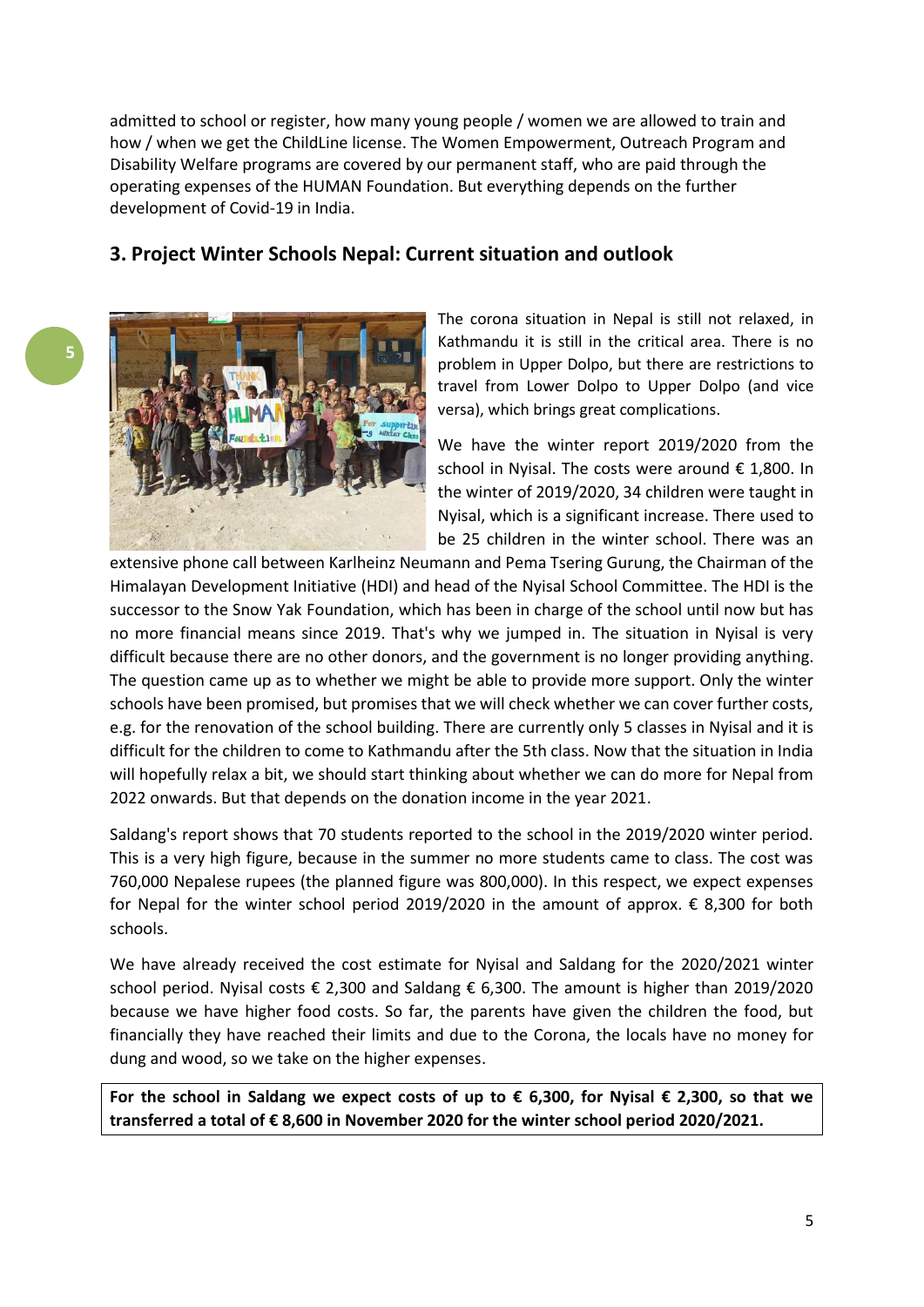## **4. Project Keshwa Child Welfare Center India: Current situation and outlook**

The corona situation in India is improving, but it is still not easy to assess. Too often, possible school starts have been announced and postponed again. The construction project of the KCWC is currently completed, the processing of the new property is still missing (in the medium term with a wall and filling with gravel and earth as well as leveling). Corona has ruined a large part of the program implementation for 9 months, since a hard lockdown was declared in India in mid-March 2020.



Nevertheless, we were able to achieve some very important results: we have completed the "guard room" and the rooms for our employees. Unfortunately we had a power failure in September and several components broke, which cost us money again. We achieved the greatest success with the approval of the license for the inclusion school. This is very gratifying because this form of license does not yet exist in all of Uttar Pradesh. However, we had to make an advance payment of € 9,000 for this.



We then get the operating costs from the government, which is of course the best solution in the long term. So we are very well prepared when Corona allows work again. We have also made a step forward with the ChildLine license. The District Magistrate of Sonbhadra has officially applied to the ChildLine Foundation to offer the ChildLine Service for the District of Sonbhadra. Dr Pandiri, Directing Manager of ChildLine Foundation India, approved this application. However, there are still visits from various committees pending final approval.

The care and medical support for Anchal regarding their speech impairment was continued and an improvement has already occurred. It will continue to be dealt with in the future.

**For the year 2021 we expect operating costs of € 13,500 for the KCWC and € 10,500 for the border wall, the plastering of the wall and for two motorbikes, so a total of around € 24,000. It is not yet possible to estimate how high the costs for inclusion school, ChildLine and Skill Development will be. That depends on the starting time and the number of students and trainees approved by the government.**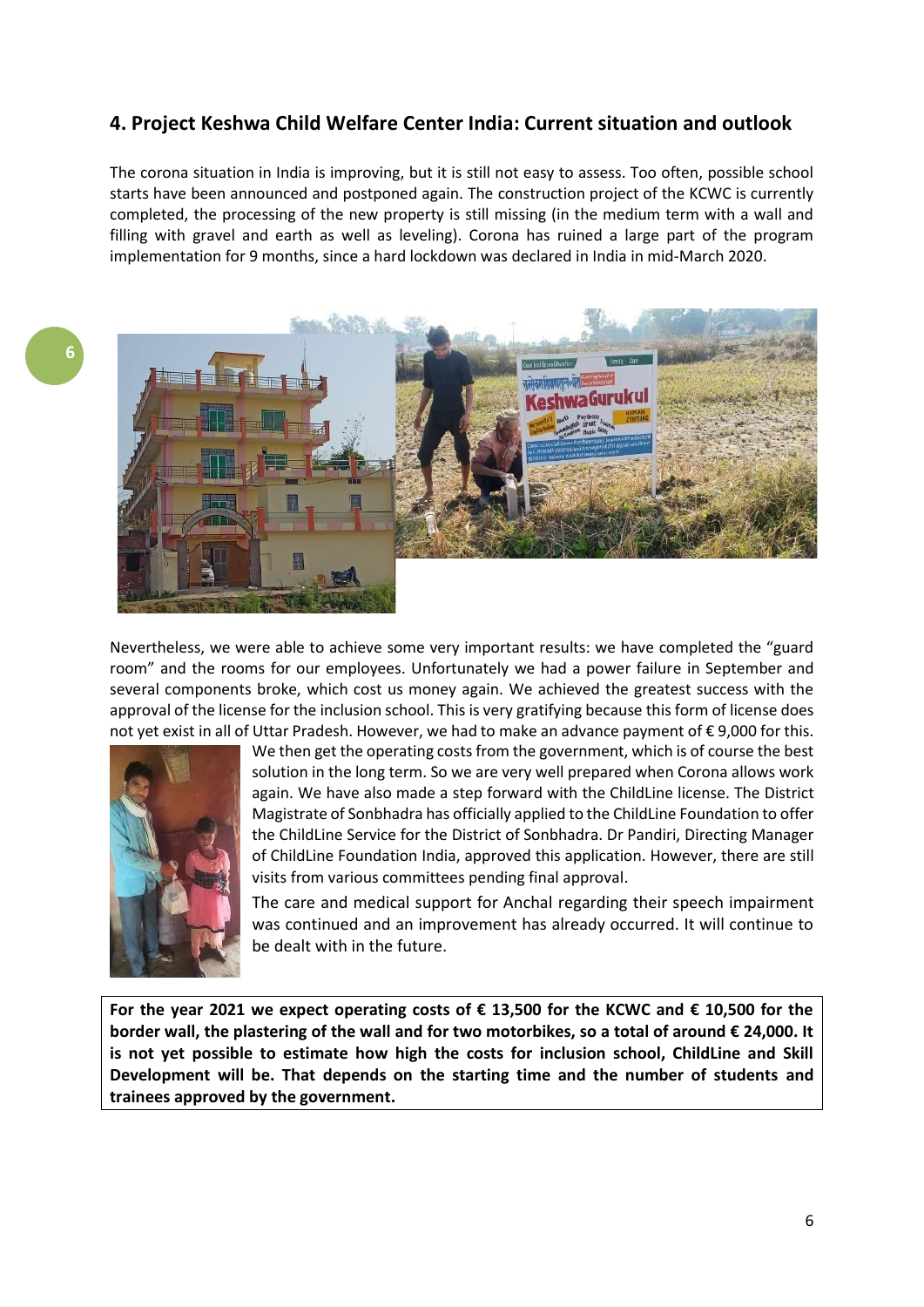### **5. Project Amuro/Mgbom School Nigeria: Current situation and outlook**

As in many other African countries, the course of the corona pandemic in Nigeria has so far been described as mild. Currently in January 2021 there are around 1,300 people who test positive every day (out of a population of 200 million) and there are



few deaths. Schools are open but it remains to be seen how the situation develops. As in India and Nepal, the poor are affected by the pandemic.

More worrying are the dead and injured in protests against police violence, which resulted in 70 deaths at the end of October. The protest of the young people is legitimate, it is about the provision of jobs and the future for the younger generations. The area in which our project is



running is not affected.

The renovation of the "U-Block" and the provision of a water supply with a borehole and a water tank as well as the connection of the water pipe to the school buildings are due for 2021. We are assuming costs of around  $\epsilon$ 35,000 for these construction measures, whereby the provision of the water supply is the first measure and will cost around  $\epsilon$  3,000.

This construction measure also serves as a test run for the further activities to see whether all "processes" can start properly. It is particularly important to clarify how

- a) the transfer of the money is going. That worked very well. The transfer of  $\epsilon$  5,000 reached the account of Holyrock, Mountain of Light Church within one week.
- b) the commissioning of the construction company works
- c) the documentation, billing and provision of the billing documents took place.

If this project step is successfully completed, the next step can be taken, provided the funds are available.